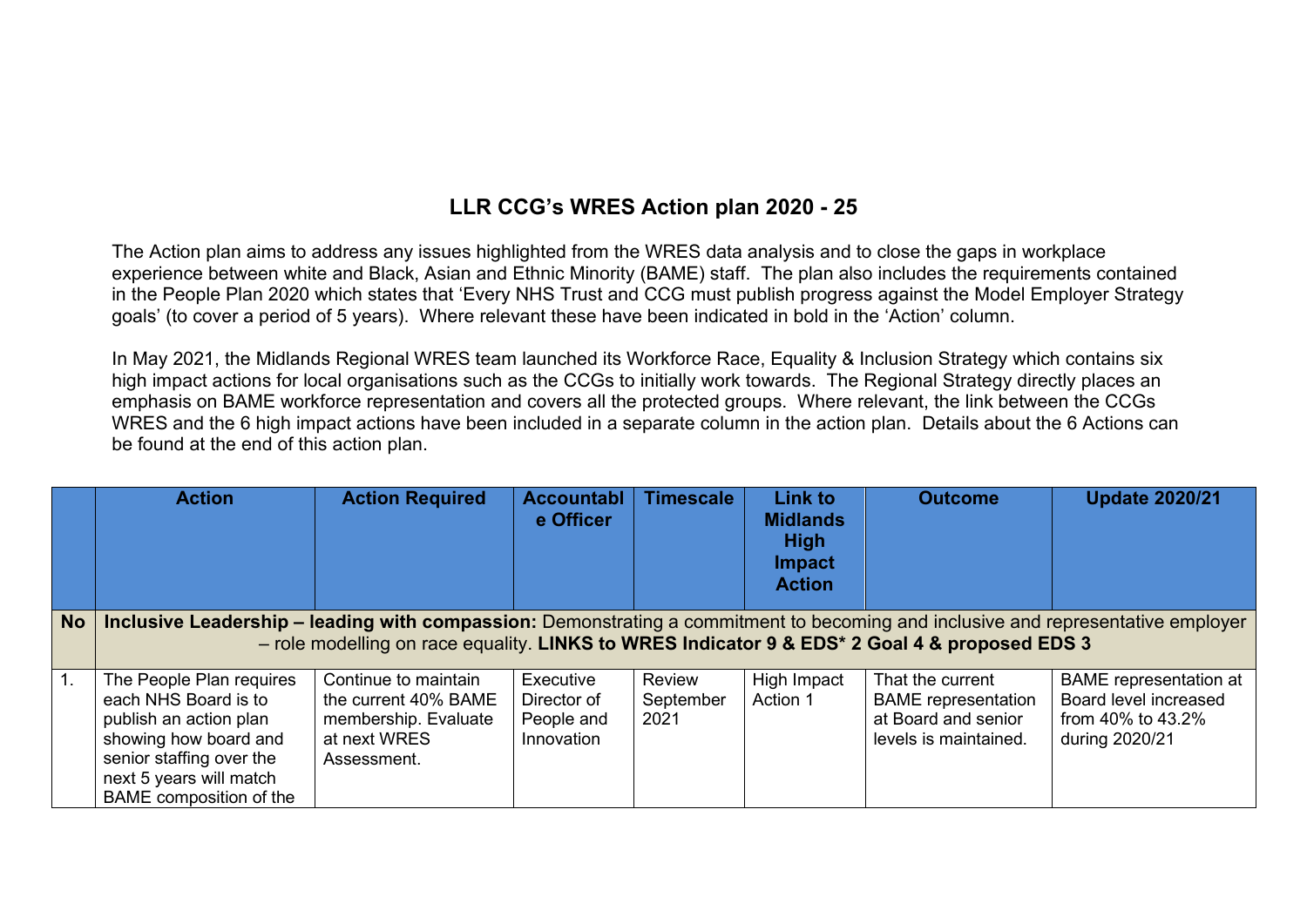|     | overall workforce or local<br>population - whichever is<br>higher.                                                                                                                                                                                                                                                                                                                                                        | Also, continue to review<br>and encourage BAME<br>staff to attain senior<br>management levels<br>which is comparable to<br>the local population at<br>present. |                                                      |                         |                              |                                                                                                                                                                                               |                                                                                                                                                                                                 |
|-----|---------------------------------------------------------------------------------------------------------------------------------------------------------------------------------------------------------------------------------------------------------------------------------------------------------------------------------------------------------------------------------------------------------------------------|----------------------------------------------------------------------------------------------------------------------------------------------------------------|------------------------------------------------------|-------------------------|------------------------------|-----------------------------------------------------------------------------------------------------------------------------------------------------------------------------------------------|-------------------------------------------------------------------------------------------------------------------------------------------------------------------------------------------------|
| 1.1 | To further consider action<br>planning to review<br>diversity of senior grades<br>and Governing Body<br>membership across other<br>protected characteristics<br>such as sex, disability and<br>sexual orientation with<br>support from Governing<br>Body members holding<br>responsibility for<br>equalities. This also<br>includes responsibility and<br>leadership of the system<br>equality and inclusion<br>strategy. | Action planning and<br>review takes place on<br>the makeup of the<br>governing body across<br>other protected<br>characteristics.                              | Executive<br>Director of<br>People and<br>Innovation | September<br>2022       | High Impact<br>Action 1      | To work towards a<br>representative<br>Governing Body in<br>relation to people's<br>protected<br>characteristics                                                                              | The Governing Body is<br>currently representative<br>of the local population<br>and further<br>consideration will be<br>given to the diversity of<br>the Board as the ICS<br>ICB is established |
| 2.  | <b>VSMs and Board</b><br>members to<br>mentor/reverse mentor<br>and sponsor at least five<br>talented BAME staff<br>members at band 8D or<br>below. (Source: Model<br>Employer)                                                                                                                                                                                                                                           | Support is in place to<br>enable this to happen.<br>Continue to explore the<br>reverse mentoring<br>initiative with the LLR<br>Academy.                        | Executive<br>Director of<br>People and<br>Innovation | By<br>September<br>2021 | High Impact<br>Actions 1 & 6 | Board members to<br>sponsor at least five<br><b>BAME</b> staff members<br>band 8D or below.<br>To enable an<br>understanding/appreci<br>ation of the negative<br>effects of<br>discrimination | During the reporting<br>period the LLR CCGs<br>have matched 8<br>mentors and 8 mentees<br>which exceeds the<br>target set of 5.                                                                 |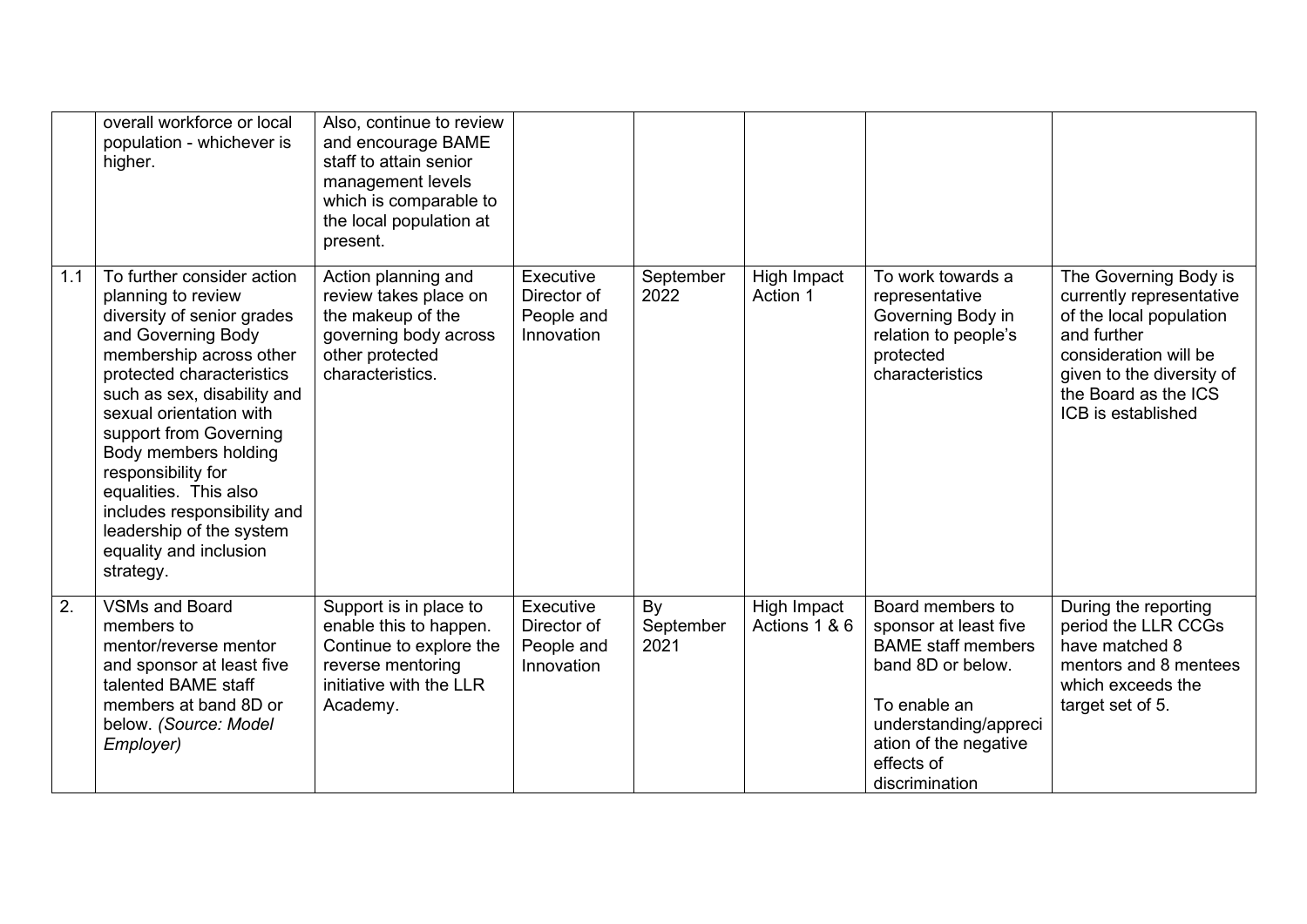| 2.1 | Recruitment drive on                                                                                                      | <b>Existing NEDs</b>                                                                                                                                                                                                                                                                       | Executive                                            | September         | High Impact                           | experienced by<br>underrepresented<br>groups; can<br>empathise with the<br>experiences of<br>underrepresented<br>groups including the<br>concept of white<br>privilege and become<br>champions /<br>ambassadors for<br>quality and inclusion.<br>To maintain | N/A                          |
|-----|---------------------------------------------------------------------------------------------------------------------------|--------------------------------------------------------------------------------------------------------------------------------------------------------------------------------------------------------------------------------------------------------------------------------------------|------------------------------------------------------|-------------------|---------------------------------------|--------------------------------------------------------------------------------------------------------------------------------------------------------------------------------------------------------------------------------------------------------------|------------------------------|
|     | <b>BAME Non-Executive</b><br>Directors (NEDs). (Source:<br>Model Employer)                                                | encouraged and<br>supported to play an<br>active role in mentoring<br>and sponsoring BAME<br>staff that have the<br>potential to get an<br>executive role within<br>three years.<br>Support is in place to<br>enable this to happen.<br>Initiative to be explored<br>with the LLR Academy. | Director of<br>People and<br>Innovation              | 2023              | Action 1                              | representation of<br><b>BAME</b> non-Executive<br>Directors on the<br>Board with ambition to<br>gain an executive<br>role.                                                                                                                                   |                              |
| 3.  | <b>Named Executive Board</b><br>member to hold<br>responsibilities for<br>reducing inequalities.<br>(Source: People Plan) | To be appointed by<br>September 2020.                                                                                                                                                                                                                                                      | Executive<br>Director of<br>People and<br>Innovation | September<br>2020 | High Impact<br>Action 1               | Complete                                                                                                                                                                                                                                                     | Complete                     |
| 4.  | Chief Executive to lead on<br>equality, diversity and<br>inclusion. Importance of                                         | To enable this<br>a.<br>NHSE/I will publish<br>competency                                                                                                                                                                                                                                  | Chief<br>Executive                                   | October<br>2021   | High Impact<br>Action 1 &<br>links to | Senior leaders and<br>board members will<br>have a performance                                                                                                                                                                                               | a) Performance<br>objective? |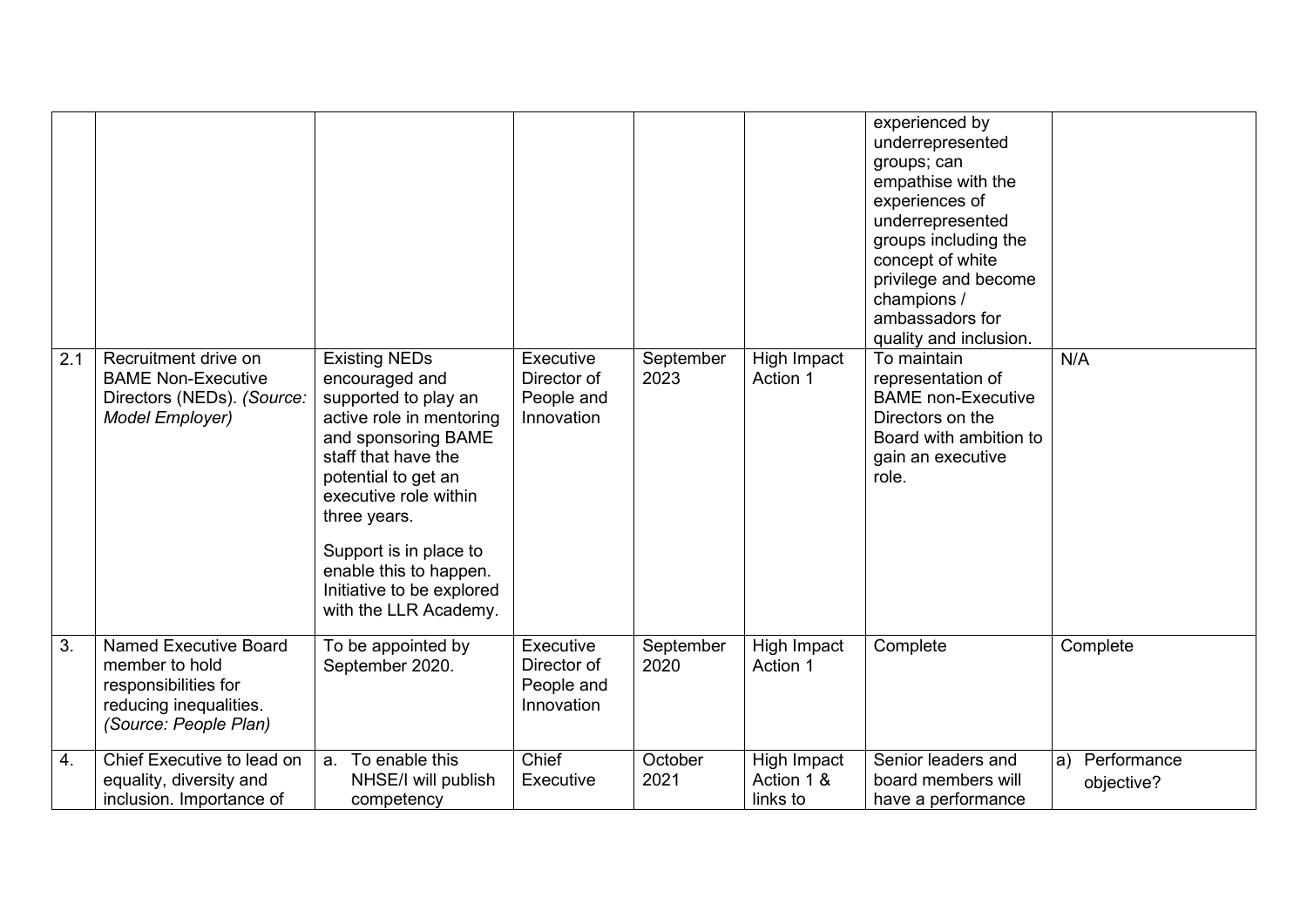| senior leaders holding     |                | frameworks for      |  | actions | objective (linked to      | CEX to confirm whether    |
|----------------------------|----------------|---------------------|--|---------|---------------------------|---------------------------|
|                            |                |                     |  |         |                           |                           |
| each other to account in   |                | every board level   |  | above.  | recruitment) on           | all EDs will have the     |
| this area. (Source: People |                | position within NHS |  |         | workforce race            | objective (Aug 2021)      |
| Plan)                      |                | providers and       |  |         | equality built into their | b(i) In June 2021, Alice  |
|                            |                | CCGs.               |  |         | appraisal process.        | McGee, Executive          |
|                            | b <sub>1</sub> | Ensure ESMs own     |  |         | (Source: People Plan)     | Director of People &      |
|                            |                | the agenda, as part |  |         |                           | Innovation signed a       |
|                            |                | of culture changes  |  |         |                           | pledge to implement the   |
|                            |                | in organisations,   |  |         |                           | <b>Midlands Workforce</b> |
|                            |                |                     |  |         |                           | Race and Equality         |
|                            |                | with improvements   |  |         |                           | Strategy.                 |
|                            |                | in BAME             |  |         |                           | b(ii) An external peer    |
|                            |                | representation (and |  |         |                           | review of 'inclusive      |
|                            |                | other under-        |  |         |                           | leadership' Goal 4 of the |
|                            |                | represented         |  |         |                           | <b>Equality Delivery</b>  |
|                            |                |                     |  |         |                           | System (EDS2) took        |
|                            |                | groups) as part of  |  |         |                           | place on 21/1/21. The     |
|                            |                | objectives and      |  |         |                           | CCGs have started to      |
|                            |                | appraisal by:       |  |         |                           | deliver the actions       |
|                            |                | Setting specific    |  |         |                           | including leaders         |
|                            |                | <b>KPIs and</b>     |  |         |                           | supporting EDI            |
|                            |                | targets linked to   |  |         |                           | messages in               |
|                            |                | recruitment         |  |         |                           | communications on a       |
|                            |                |                     |  |         |                           | regular basis. Positive   |
|                            |                |                     |  |         |                           | EDI messages are          |
|                            |                |                     |  |         |                           |                           |
|                            |                |                     |  |         |                           | being promoted to staff   |
|                            |                |                     |  |         |                           | and the community and     |
|                            |                |                     |  |         |                           | will assist with          |
|                            |                |                     |  |         |                           | recruitment by ensuring   |
|                            |                |                     |  |         |                           | we are an attractive      |
|                            |                |                     |  |         |                           | place to work for         |
|                            |                |                     |  |         |                           | underrepresented          |
|                            |                |                     |  |         |                           | groups.                   |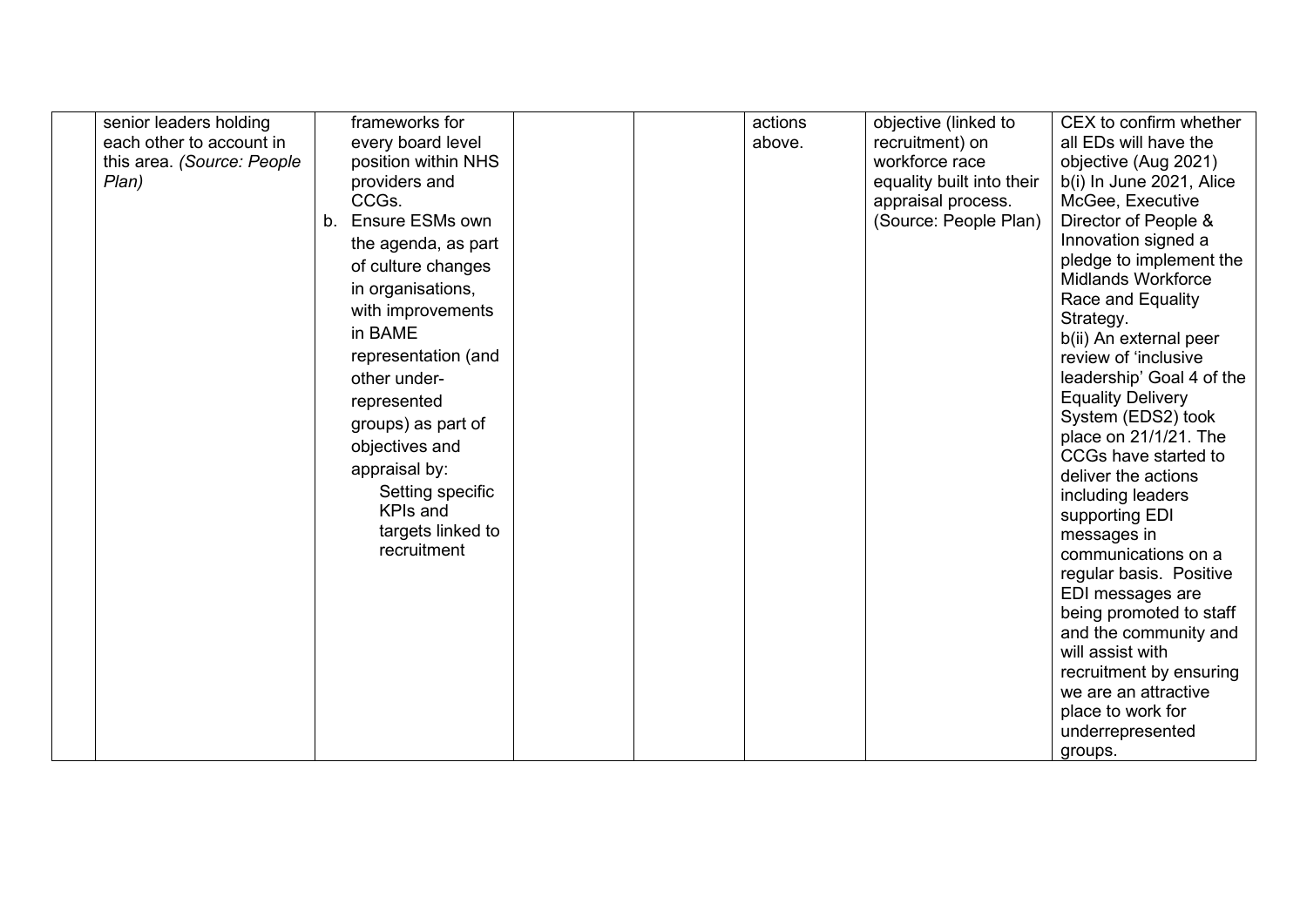| $\overline{5}$ . | <b>Ensure that all Governing</b><br>Body members and Senior<br>Leaders undertake<br><b>Equality and Diversity</b><br>training.                                         | Equality and Inclusion<br><b>Development Session</b><br>held for the Governing<br>body on an Annual<br>Basis.                                                      | Head of<br>Corporate<br>Governance/<br><b>EDI Business</b><br>Partner | September/<br>October<br>2020 and<br>annually | High Impact<br>Action 6 | For members to gain<br>knowledge of their<br>legal duties and have<br>informed<br>understanding of<br>equality, diversity and<br>inequality issues<br>across all protected<br>groups and those at<br>risk of poorer health<br>outcomes. | To assist with meeting<br>this objective - equalities<br>training was provided to<br>the Governing Board in<br>October 2020.<br>13 members of the LLR<br>People Board attended<br>cultural competence<br>training in March 2021.<br>This will be a valuable<br>system tool in adopting<br>different cultural thinking<br>and processes across<br>the system including<br>recruitment practices.<br>The Leadership<br>Academy are looking to<br>procure a cultural<br>competency training<br>intervention for the LLR.<br>(August 2021.) |
|------------------|------------------------------------------------------------------------------------------------------------------------------------------------------------------------|--------------------------------------------------------------------------------------------------------------------------------------------------------------------|-----------------------------------------------------------------------|-----------------------------------------------|-------------------------|-----------------------------------------------------------------------------------------------------------------------------------------------------------------------------------------------------------------------------------------|-----------------------------------------------------------------------------------------------------------------------------------------------------------------------------------------------------------------------------------------------------------------------------------------------------------------------------------------------------------------------------------------------------------------------------------------------------------------------------------------------------------------------------------------|
|                  |                                                                                                                                                                        |                                                                                                                                                                    |                                                                       | <b>Governance</b>                             |                         |                                                                                                                                                                                                                                         |                                                                                                                                                                                                                                                                                                                                                                                                                                                                                                                                         |
|                  |                                                                                                                                                                        |                                                                                                                                                                    |                                                                       |                                               |                         |                                                                                                                                                                                                                                         |                                                                                                                                                                                                                                                                                                                                                                                                                                                                                                                                         |
| 6.               | Review governance<br>arrangements and ensure<br>that staff networks (which<br>includes BAME) can<br>contribute and inform<br>decision making. (Source:<br>People Plan) | Head of Corporate<br>Governance to<br>implement a process to<br>ensure that the BAME<br>Network (once formed)<br>can contribute to<br>decisions making<br>process. | Head of<br>Corporate<br>Governance                                    | December<br>2021                              | High Impact<br>Action 1 | <b>Head of Corporate</b><br>Governance to<br>implement a process<br>to ensure that the<br><b>BAME Network can</b><br>contribute to decision<br>making decisions.                                                                        | To be developed at LLR<br>system level                                                                                                                                                                                                                                                                                                                                                                                                                                                                                                  |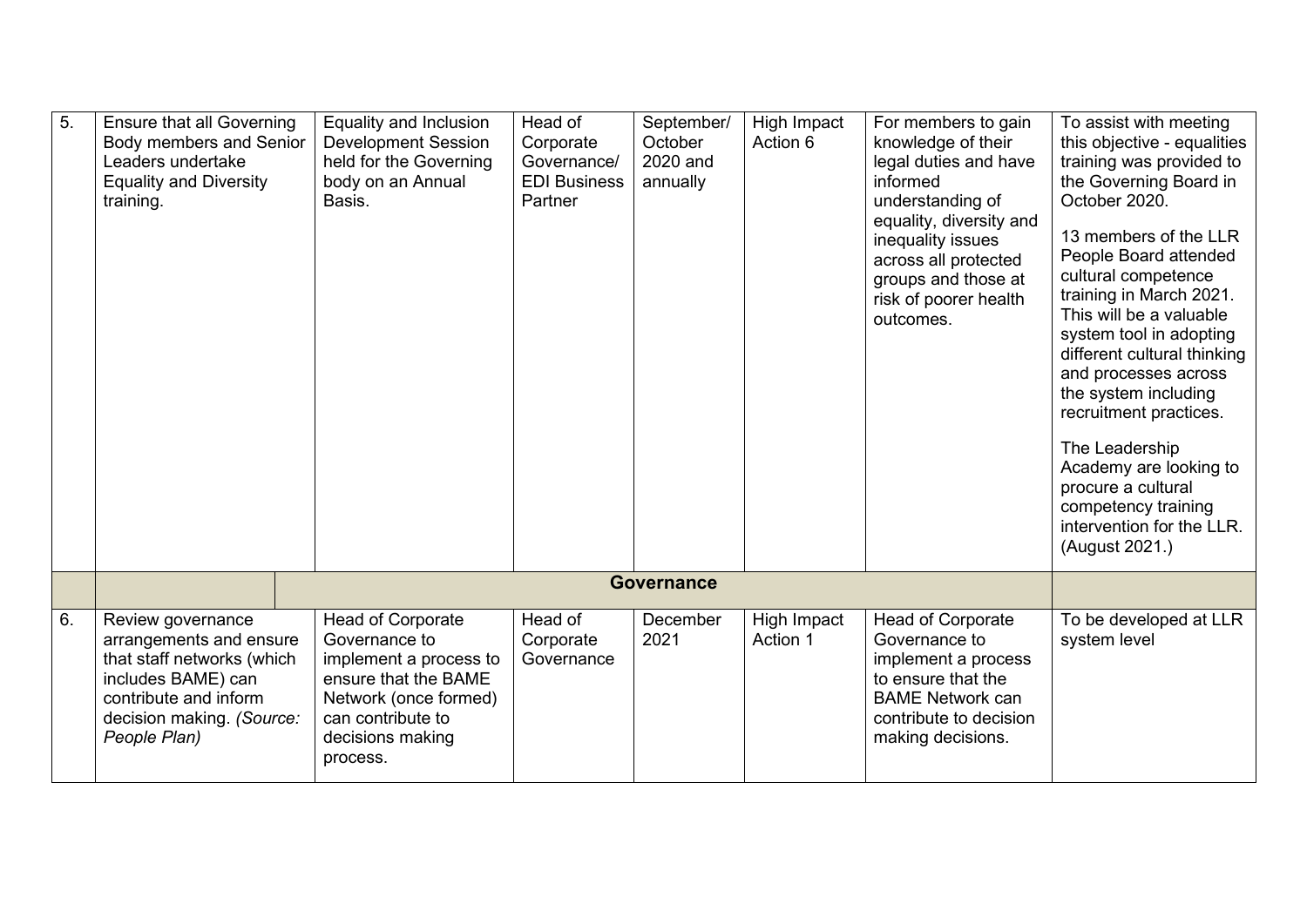| 6.1 | <b>NEW: Equality Health</b> | HR teams to complete      | Head of      | Yearly     | High impact | To achieve 100%         | The 2021 peer review of                    |
|-----|-----------------------------|---------------------------|--------------|------------|-------------|-------------------------|--------------------------------------------|
|     | Inequality Impact & Risk    | robust EHHIRAs of         | Corporate    | review as  | Action 4    | completion rate of      | the Equality Delivery                      |
|     | Assessments                 | recruitment policies      | Governance / | part of    |             | proportionally relevant | System (EDS) 2 Goal                        |
|     |                             |                           | Assistant    | Annual     |             | <b>EHIIRAs when</b>     | 4.2. noted the need to                     |
|     | (EHIIRAs) in decision       | Continued                 | Director of  | Reporting. |             | accompanying reports    | increase the amount of                     |
|     | making                      | communication articles    | People       |            |             | to committees.          | <b>Equality Impact</b>                     |
|     |                             | on the importance of      |              |            |             |                         | Assessment's                               |
|     |                             | undertaking EHIIRAs.      |              |            |             |                         | (EHIIIRAs) being                           |
|     |                             |                           |              |            |             |                         | completed and                              |
|     |                             | Governance to check       |              |            |             |                         | forwarded for                              |
|     |                             | that EHIIRAs have         |              |            |             |                         | consideration at Board                     |
|     |                             | been included with        |              |            |             |                         | level.                                     |
|     |                             | each report (when         |              |            |             |                         |                                            |
|     |                             | proportionally relevant). |              |            |             |                         | The new ICS                                |
|     |                             |                           |              |            |             |                         | Governance structure                       |
|     |                             |                           |              |            |             |                         | will need to ensure                        |
|     |                             |                           |              |            |             |                         | <b>EHIIRAs are being</b>                   |
|     |                             |                           |              |            |             |                         | presented with papers                      |
|     |                             |                           |              |            |             |                         | and a reason when they                     |
|     |                             |                           |              |            |             |                         | are not.                                   |
|     |                             |                           |              |            |             |                         |                                            |
|     |                             |                           |              |            |             |                         | High impact Action 4                       |
|     |                             |                           |              |            |             |                         | specifies that EHIIRA                      |
|     |                             |                           |              |            |             |                         | training is provided for                   |
|     |                             |                           |              |            |             |                         | HR staff. Three out of<br>six HR/OD team   |
|     |                             |                           |              |            |             |                         |                                            |
|     |                             |                           |              |            |             |                         | members undertook<br>EHIIRA 2020/21. There |
|     |                             |                           |              |            |             |                         | is a programme of                          |
|     |                             |                           |              |            |             |                         | EHIIRAs taking place on                    |
|     |                             |                           |              |            |             |                         | HR policies following the                  |
|     |                             |                           |              |            |             |                         | recent management of                       |
|     |                             |                           |              |            |             |                         | change.                                    |
|     |                             |                           |              |            |             |                         |                                            |
|     |                             |                           |              |            |             |                         | The LLR system is                          |
|     |                             |                           |              |            |             |                         | currently rolling out the                  |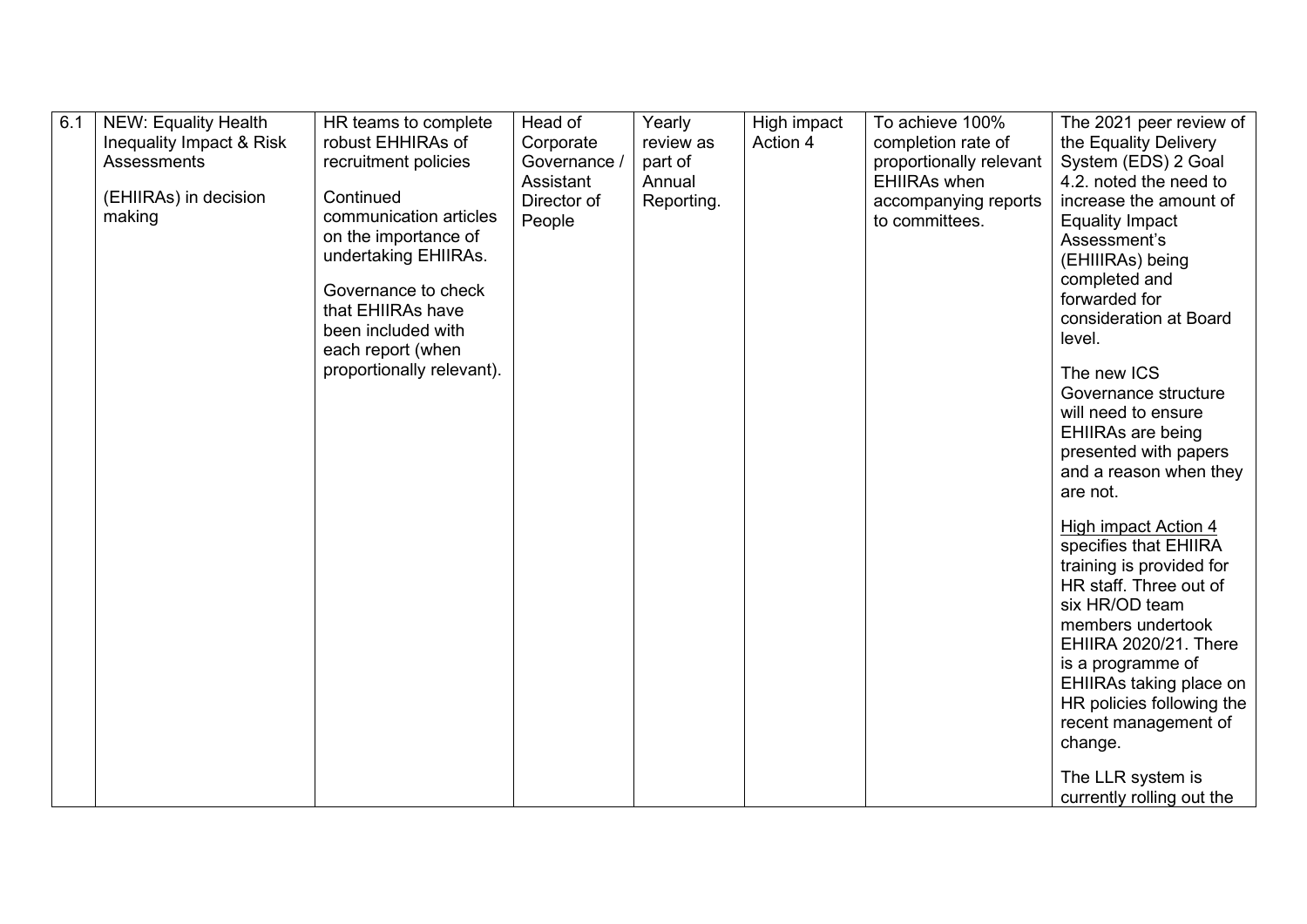|    |                                                                                                                                                                                             |                                                                                            |                                     |                           |                           |                                                                                                                                                                        | <b>Inclusive Decision-</b><br><b>Making Framework</b><br>which will strengthen<br>and further embed<br>equality and health<br>inequalities<br>considerations to<br>decision making - in<br>relation to services and<br>workforce.                                                                                                                                                                                    |
|----|---------------------------------------------------------------------------------------------------------------------------------------------------------------------------------------------|--------------------------------------------------------------------------------------------|-------------------------------------|---------------------------|---------------------------|------------------------------------------------------------------------------------------------------------------------------------------------------------------------|----------------------------------------------------------------------------------------------------------------------------------------------------------------------------------------------------------------------------------------------------------------------------------------------------------------------------------------------------------------------------------------------------------------------|
|    |                                                                                                                                                                                             | Positive action and support links to EDS Goal 3 - A representative and supported workforce |                                     |                           |                           |                                                                                                                                                                        |                                                                                                                                                                                                                                                                                                                                                                                                                      |
| 7. | Review internal talent<br>management processes to<br>ensure that these have<br>been equality proofed and<br>are inclusively designed to<br>ensure equality of<br>opportunity for all staff. | Review the current<br>system which is in<br>place from an equalities<br>perspective.       | <b>HR Lead</b>                      | From<br>September<br>2021 | High Impact<br>Priority 3 | Clear, open and<br>transparent talent<br>management<br>processes leading to<br>an increase in<br>underrepresented<br>groups gaining<br>senior management<br>positions. | From high impact<br>actions<br>Solution to be<br>developed at system<br>level, to include:<br>a. Creating a 'database'<br>of individuals by<br>system who are<br>eligible for promotion<br>and development<br>opportunities<br>b. Agree positive action<br>approaches to filling<br>roles for under-<br>represented groups<br>c. Set transparent<br>minimum criteria for<br>candidate selection<br>into talent pools |
| 8. | Develop a Black, Asian,<br>and minority ethnic BAME                                                                                                                                         | To explore options:<br>1) Link in with<br>Leicester,                                       | <b>HR Lead with</b><br>support from | September<br>2021         | High Impact<br>Action 6   | <b>Members of BAME</b><br>staff have a support<br>network in place and                                                                                                 | 1) Work to commence<br>on establishing a<br>system wide BAME                                                                                                                                                                                                                                                                                                                                                         |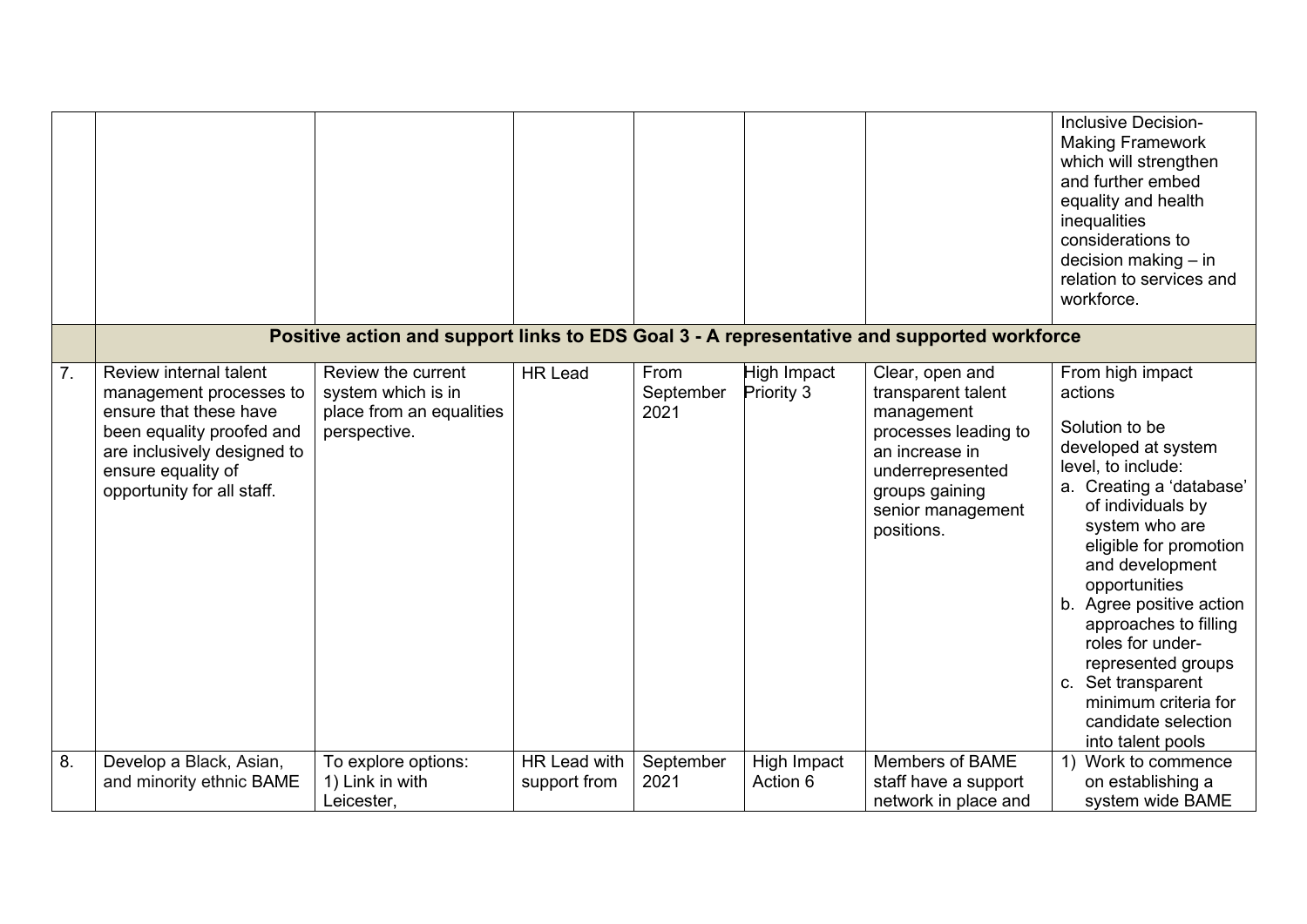| <b>Staff Network (Source:</b> | Leicestershire &          | <b>E&amp;I Business</b> |  | an opportunity to       | network reflecting       |
|-------------------------------|---------------------------|-------------------------|--|-------------------------|--------------------------|
| Model Employer)               | Rutland (LLR)             | Partner                 |  | influence the decision- | the regional             |
|                               | Academy who are           |                         |  | making process.         | <b>Workforce Race</b>    |
|                               | already leading on a      |                         |  |                         | Equality and             |
|                               | collaborative initiative  |                         |  |                         | Inclusion Strategy.      |
|                               | or                        |                         |  |                         | We are working in        |
|                               | 2) CCGs work              |                         |  |                         | collaboration with the   |
|                               | alongside primary care    |                         |  |                         | regional EDI team in     |
|                               | colleagues to develop     |                         |  |                         | taking this forward.     |
|                               | joint staff networks (for |                         |  |                         | <b>LLR EDI/Workforce</b> |
|                               | example, via PCNs).       |                         |  |                         | representatives are      |
|                               | 3) Removing barriers to   |                         |  |                         | meeting with network     |
|                               | help staff speak up       |                         |  |                         | chairs (where            |
|                               |                           |                         |  |                         | networks are in place    |
|                               |                           |                         |  |                         | across partner           |
|                               |                           |                         |  |                         | organisations) in        |
|                               |                           |                         |  |                         | September 2021 to        |
|                               |                           |                         |  |                         | progress this work.      |
|                               |                           |                         |  |                         | 2) Report & Support      |
|                               |                           |                         |  |                         | tool is a LLR wide       |
|                               |                           |                         |  |                         | Equality, Diversity,     |
|                               |                           |                         |  |                         | and Inclusion (EDI)      |
|                               |                           |                         |  |                         | project. The aim of      |
|                               |                           |                         |  |                         | the Your Voice           |
|                               |                           |                         |  |                         | project is to create a   |
|                               |                           |                         |  |                         | system-wide online       |
|                               |                           |                         |  |                         | reporting tool for staff |
|                               |                           |                         |  |                         | to report experiences    |
|                               |                           |                         |  |                         | of harassment,           |
|                               |                           |                         |  |                         | victimisation, and       |
|                               |                           |                         |  |                         | discrimination.          |
|                               |                           |                         |  |                         | The tool is still in     |
|                               |                           |                         |  |                         | development but will     |
|                               |                           |                         |  |                         | be accessed through      |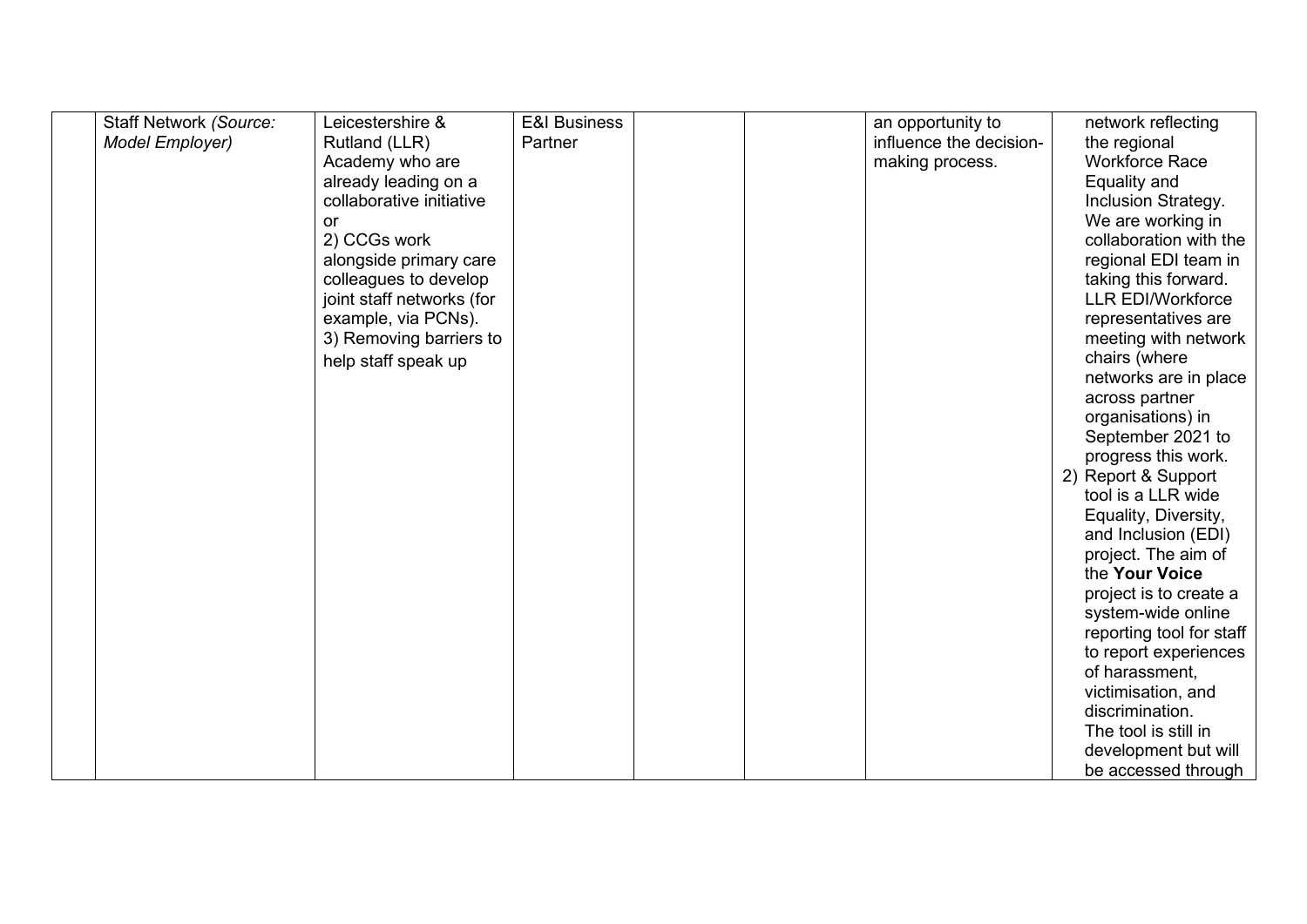|     |                                                                                                                                                                                                                                                          |                                                                                                                   |                                    |            |                         |                                                                                                        | the LLR Academy<br>website.                                                                                                                                                                                                                                                                                                                                                 |
|-----|----------------------------------------------------------------------------------------------------------------------------------------------------------------------------------------------------------------------------------------------------------|-------------------------------------------------------------------------------------------------------------------|------------------------------------|------------|-------------------------|--------------------------------------------------------------------------------------------------------|-----------------------------------------------------------------------------------------------------------------------------------------------------------------------------------------------------------------------------------------------------------------------------------------------------------------------------------------------------------------------------|
| 9.  | NHS / CSTF / Equality<br>Diversity and Human<br>Rights training - increase<br>rate of completion.                                                                                                                                                        | Increase Electronic<br>Staff Record (ESR)<br>completion rate to 90%                                               | <b>HR</b><br>Lead/Line<br>Managers | March 2021 | High Impact<br>Action 4 | To reach a minimum<br>target of 90% of CCG<br>staff have completed<br>their E&D mandatory<br>training. | 3 Years compliance as<br>of 31/06/21 91.10%<br>All Employees (Workers<br>excluding GP / Lay<br>Members) 92.64%<br><b>EHHIRA training has</b><br>continued on a one-to-<br>one basis when staff are<br>commencing their<br><b>EHIIIRAs. Training is</b><br>also provided upon<br>request on a team basis<br>e.g., recently delivered<br>to Children and Families<br>in 2021. |
| 9.1 | Access and time to<br>undertake Equality<br>Training (employers must<br>also make sure all<br>employees have access to<br>'Continuing Professional<br>Development' CPD and<br>have protected time to<br>progress their learning)<br>Source: People Plan. | Staff have access to<br>CPD, and equalities<br>training and are allowed<br>flexible options to<br>undertake them. |                                    | Ongoing    |                         |                                                                                                        | Staff are encouraged to<br>complete all mandatory<br>training in work time.<br>Generally, all training<br>and CPD is completed<br>in work time and any<br>exceptions will be<br>discussed at the time of<br>authorising the training                                                                                                                                        |
| 10. | Ensure under-<br>represented<br>groups are<br>encouraged and<br>supported to                                                                                                                                                                             | Clear visible process in<br>place.                                                                                | HR/Comms                           | Ongoing    |                         | Talented under-<br>represented groups<br>can access                                                    | The CCG continues to<br>communicate<br>development / training<br>opportunities to all staff.<br>All staff working within                                                                                                                                                                                                                                                    |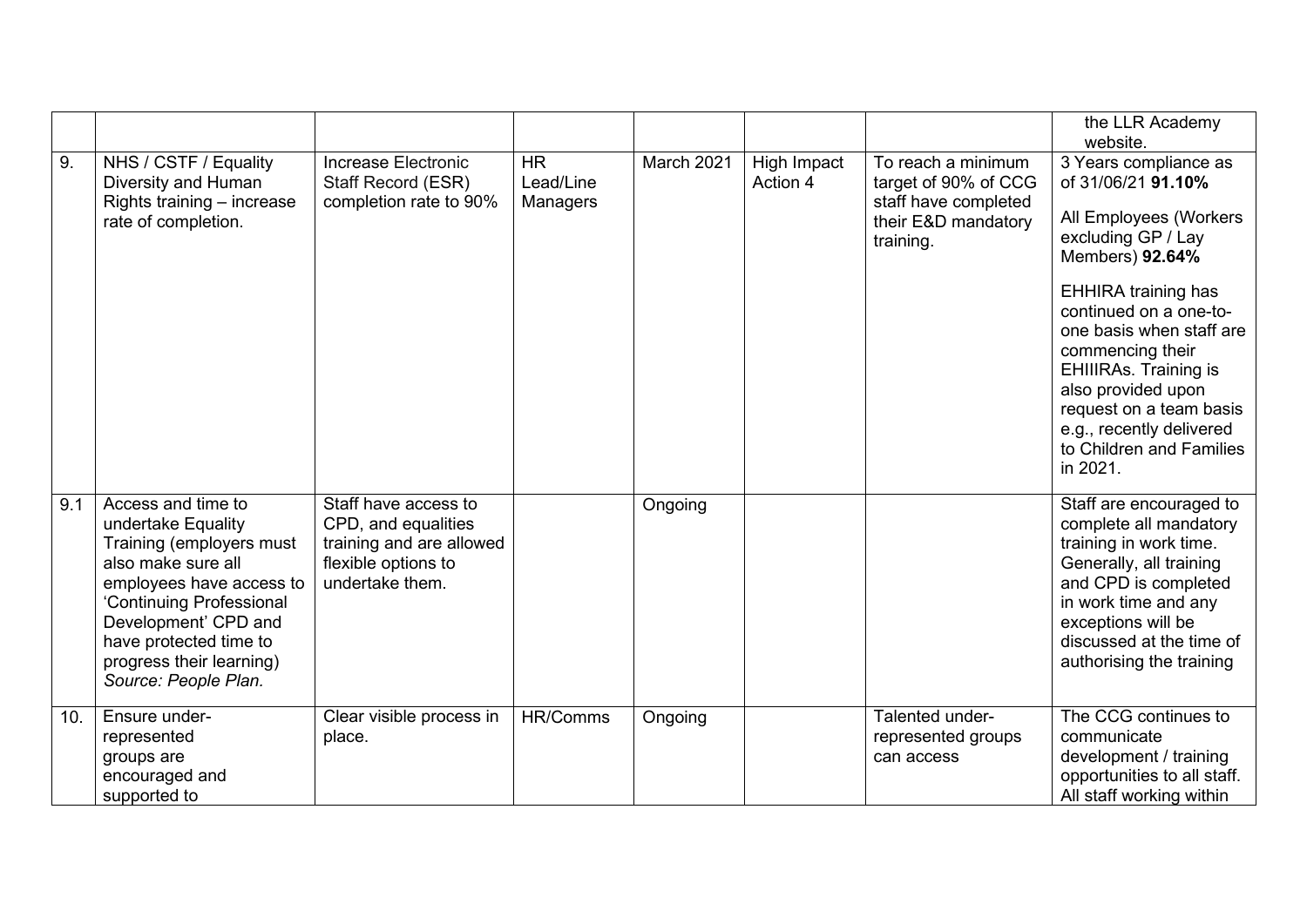| attend local       |  |  | opportunities to | the CCG have access to          |
|--------------------|--|--|------------------|---------------------------------|
| initiatives and    |  |  | develop.         | <b>East Midlands</b>            |
| development        |  |  |                  | Leadership Academy              |
| programmes         |  |  |                  | courses which have              |
| targeted at BAME   |  |  |                  | programmes such as              |
| groups. (Linked to |  |  |                  | Working closely with            |
| 8.1)               |  |  |                  | different inclusion             |
|                    |  |  |                  | networks within the             |
|                    |  |  |                  | Midlands region to              |
|                    |  |  |                  | understand the local            |
|                    |  |  |                  | need we deliver a               |
|                    |  |  |                  | variety of programmes           |
|                    |  |  |                  | such as:                        |
|                    |  |  |                  | <b>Stepping Up</b><br>$\bullet$ |
|                    |  |  |                  | Programme - The                 |
|                    |  |  |                  | <b>Stepping Up</b>              |
|                    |  |  |                  | programme is a                  |
|                    |  |  |                  | leadership                      |
|                    |  |  |                  | development                     |
|                    |  |  |                  | programme for                   |
|                    |  |  |                  | aspiring black, Asian           |
|                    |  |  |                  | and minority ethnic             |
|                    |  |  |                  | (BAME) colleagues               |
|                    |  |  |                  | who work within                 |
|                    |  |  |                  | healthcare (the NHS             |
|                    |  |  |                  | or an organisation              |
|                    |  |  |                  | providing NHS care).            |
|                    |  |  |                  | <b>Ready Now</b><br>$\bullet$   |
|                    |  |  |                  | programme - Ready               |
|                    |  |  |                  | Now is an innovative,           |
|                    |  |  |                  | inspirational positive          |
|                    |  |  |                  | action programme                |
|                    |  |  |                  | which will enhance              |
|                    |  |  |                  | your skills,                    |
|                    |  |  |                  | knowledge and                   |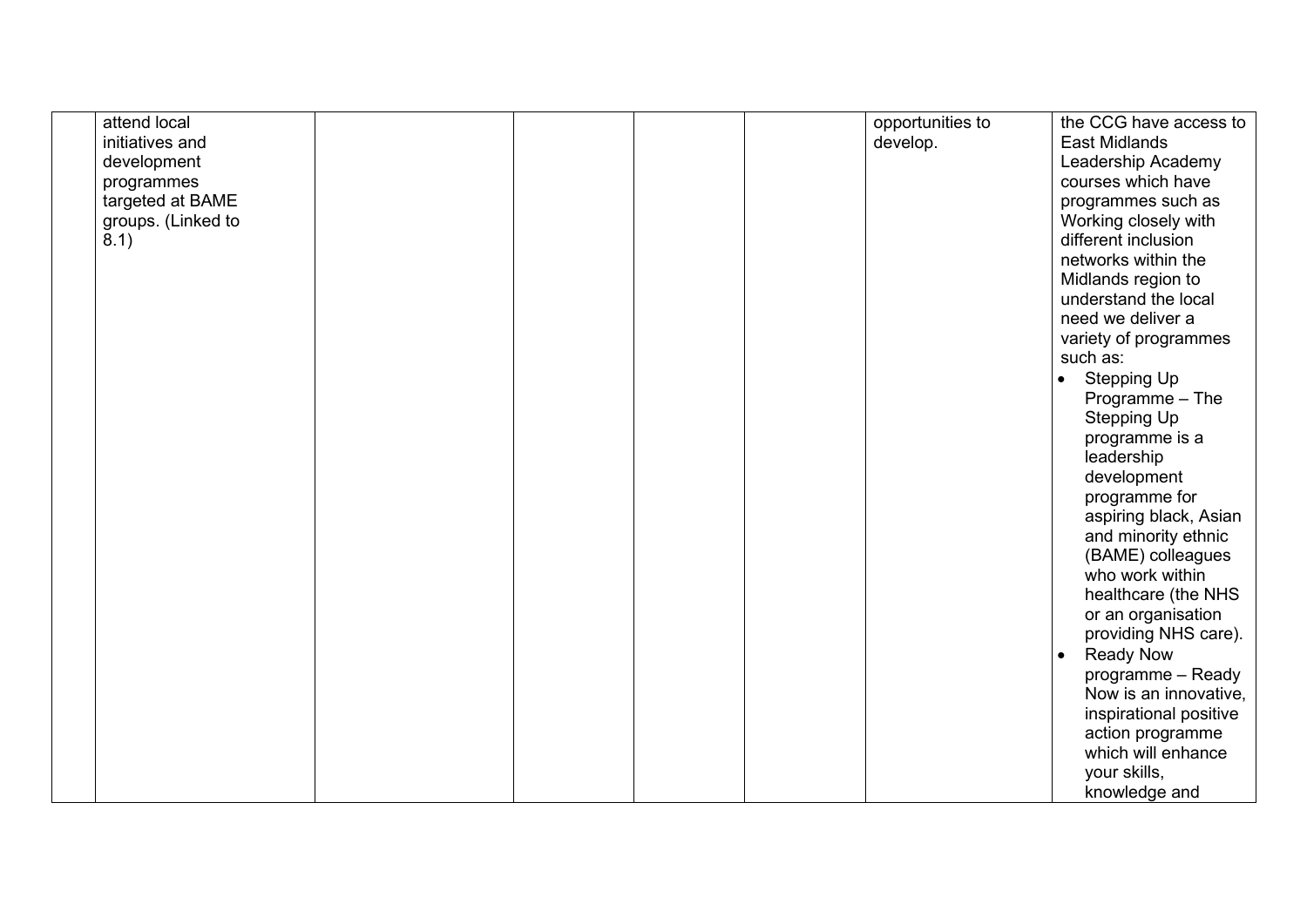|     |                                                                                                                                                   |                                                                                                                                                                                                 |                |         |                                                                                                                                                                                  | ability to succeed.<br>Aimed at senior<br><b>BAME</b> colleagues<br>who wish to develop<br>towards board level<br>positions, or a<br>significantly more<br>senior role.                                                                                                                                                                                                                                                                                                                                                                                                                                                                                               |
|-----|---------------------------------------------------------------------------------------------------------------------------------------------------|-------------------------------------------------------------------------------------------------------------------------------------------------------------------------------------------------|----------------|---------|----------------------------------------------------------------------------------------------------------------------------------------------------------------------------------|-----------------------------------------------------------------------------------------------------------------------------------------------------------------------------------------------------------------------------------------------------------------------------------------------------------------------------------------------------------------------------------------------------------------------------------------------------------------------------------------------------------------------------------------------------------------------------------------------------------------------------------------------------------------------|
| 11. | Continue to undertake<br>enhanced staff risk<br>assessments and provide<br>reasonable adjustments<br>for those who require it to<br>work at home. | Assessments continue<br>and are reviewed.<br>Links with flexible<br>working, psychological<br>support, bereavement<br>support of vulnerable<br>groups, health and well-<br>being conversations. | <b>HR</b> lead | Ongoing | To ensure those staff<br>at highest risk of<br>COVID-19 are<br>assessed, protected<br>and are offered<br>flexible working<br>arrangements and<br>other support when<br>required. | A majority of the CCG<br>staff continue to work<br>from home. A range of<br>support mechanism<br>have been implemented<br>and staff are required to<br>complete a Display<br>Screen Equipment<br>(DSE) assessment and<br>raise any concerns with<br>their line manager.<br>These can also be<br>raised with Corporate<br>Governance to ensure<br>appropriate adjustments<br>support is implemented<br>which may include<br>support from<br>Occupational Health if<br>required. Staff have<br>access to Care First the<br><b>CCGs Employee</b><br>Assistance Programme.<br>A new Home Working<br>Policy and Health &<br>Wellbeing being policy<br>will be published in |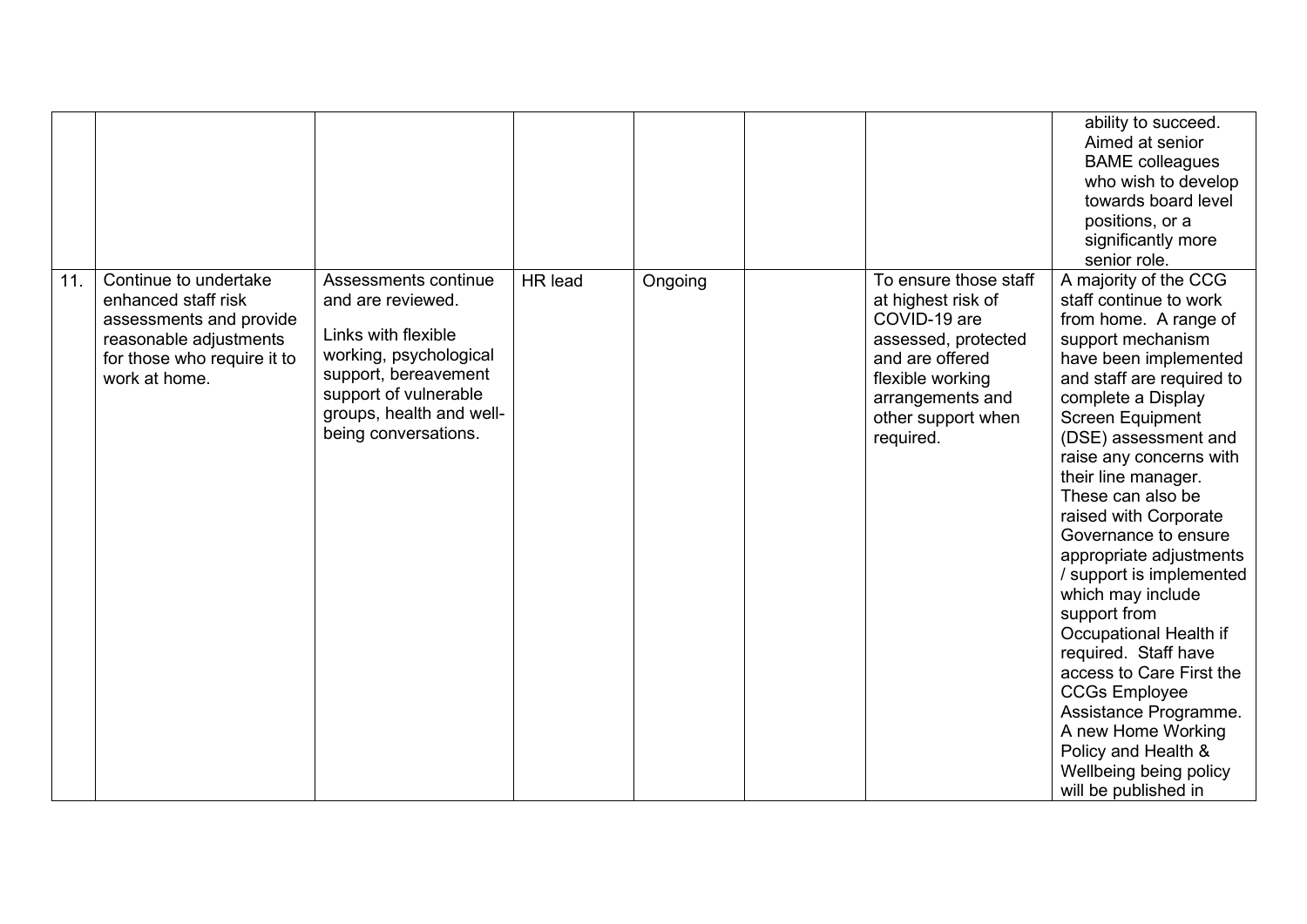|     |                                                                                                            |                                                                                                                                                                                                                        |                        |                   |                         |                                             | October 2021. The<br>latter includes<br>information about<br>wellbeing conversations<br>(what they are / how to<br>complete them / what<br>actions can be taken).<br>These conversations<br>are happening regularly<br>both formally and<br>informally across the<br>CCG.                                                                                                                                                |
|-----|------------------------------------------------------------------------------------------------------------|------------------------------------------------------------------------------------------------------------------------------------------------------------------------------------------------------------------------|------------------------|-------------------|-------------------------|---------------------------------------------|--------------------------------------------------------------------------------------------------------------------------------------------------------------------------------------------------------------------------------------------------------------------------------------------------------------------------------------------------------------------------------------------------------------------------|
|     |                                                                                                            | Diverse Workforce: recruitment & selection: Relative likelihood of staff being appointed from shortlisting across all posts<br>Links to WRES Indicator 1 & 2 and EDS Goal 3 - A representative and supported workforce |                        |                   |                         |                                             |                                                                                                                                                                                                                                                                                                                                                                                                                          |
| 12. | Explore the development<br>of diverse shortlisting and<br>interviewing panels.<br>(Source: Model Employer) | A clear process to<br>ensure that<br>unconscious and<br>conscious bias does<br>not play into<br>recruitment decisions<br>by continuously<br>reviewing the process<br>and diversity of the<br>selection panels.         | Recruiting<br>managers | <b>March 2021</b> | High Impact<br>Action 2 | Ensure recruitment is<br>fair and unbiased. | The LLR system<br>equality and inclusion<br>plan will include<br>collective actions and<br>approach to hold each<br>other to account for<br>practices and ways of<br>robustly ensuring a<br>transparent and fast<br>pace to ensure<br>representation from the<br>population. The<br>outcome is to ensure a<br>step change year on<br>year to be<br>representative of the<br>population through<br>clear, transparent and |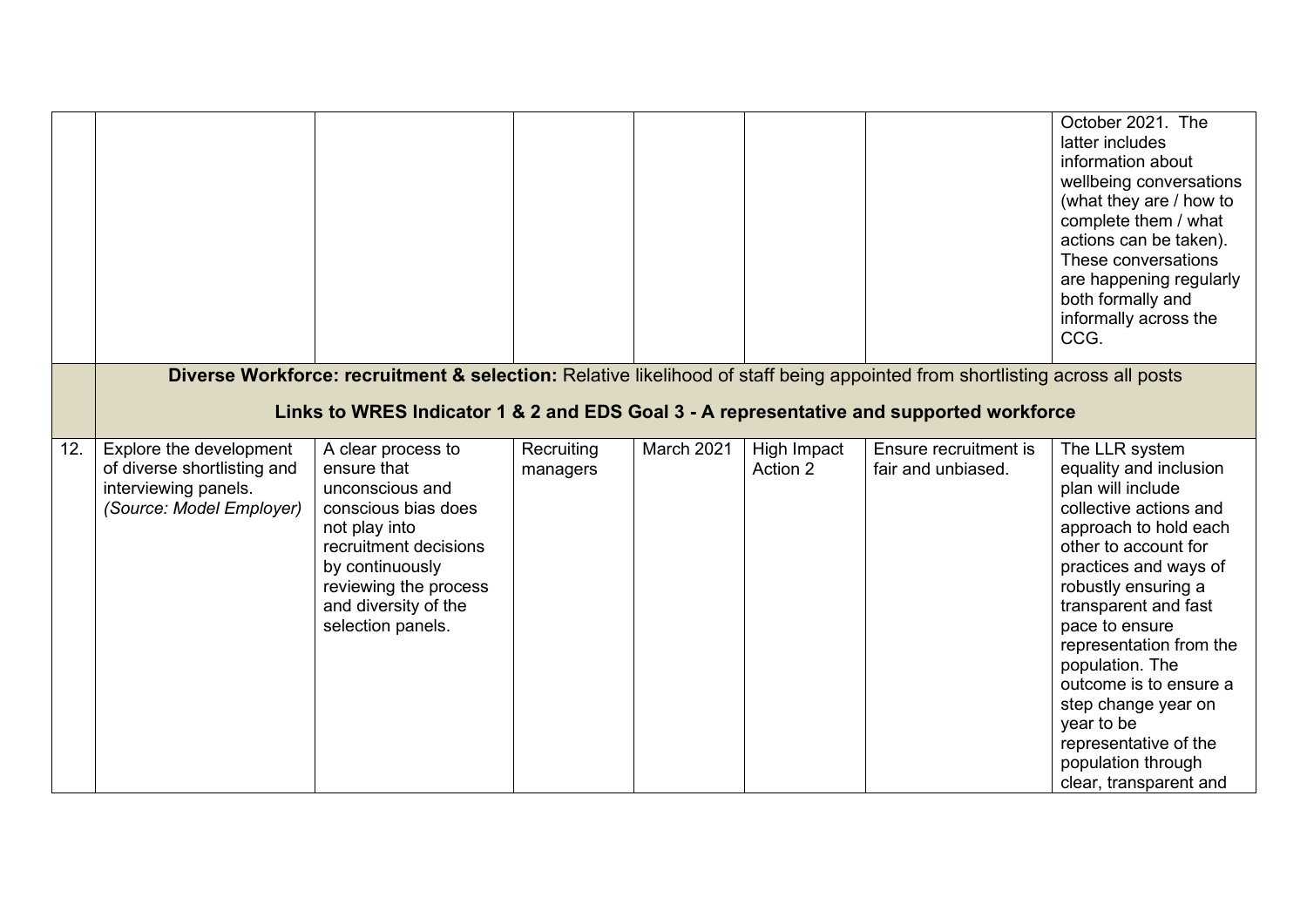|  |  |  | unbiased approaches to<br>recruitment. This will<br>include a 'recruit from<br>the population'<br>approach using reach<br>out methods and<br>utilising apprentices.                                                                                                                                                                                                                                                                                                                                                                                                                                       |
|--|--|--|-----------------------------------------------------------------------------------------------------------------------------------------------------------------------------------------------------------------------------------------------------------------------------------------------------------------------------------------------------------------------------------------------------------------------------------------------------------------------------------------------------------------------------------------------------------------------------------------------------------|
|  |  |  | As part of the<br>unconscious bias<br>agenda - we are rolling<br>out the Active Bystander<br>programme as part of<br>our LLR System People<br>Plan, which aims to<br>foster an inclusive,<br>accessible, and civil<br>culture for our service<br>users and staff. At the<br>heart of this work is<br>creating a sense of<br>belonging where<br>everyone feels valued<br>and respected. The<br>programme is about<br>stopping bad behaviour<br>(uncivil) by staff within<br>the system using<br>preventative methods,<br>working alongside the<br>policies and procedures<br>that are already in<br>place. |
|  |  |  |                                                                                                                                                                                                                                                                                                                                                                                                                                                                                                                                                                                                           |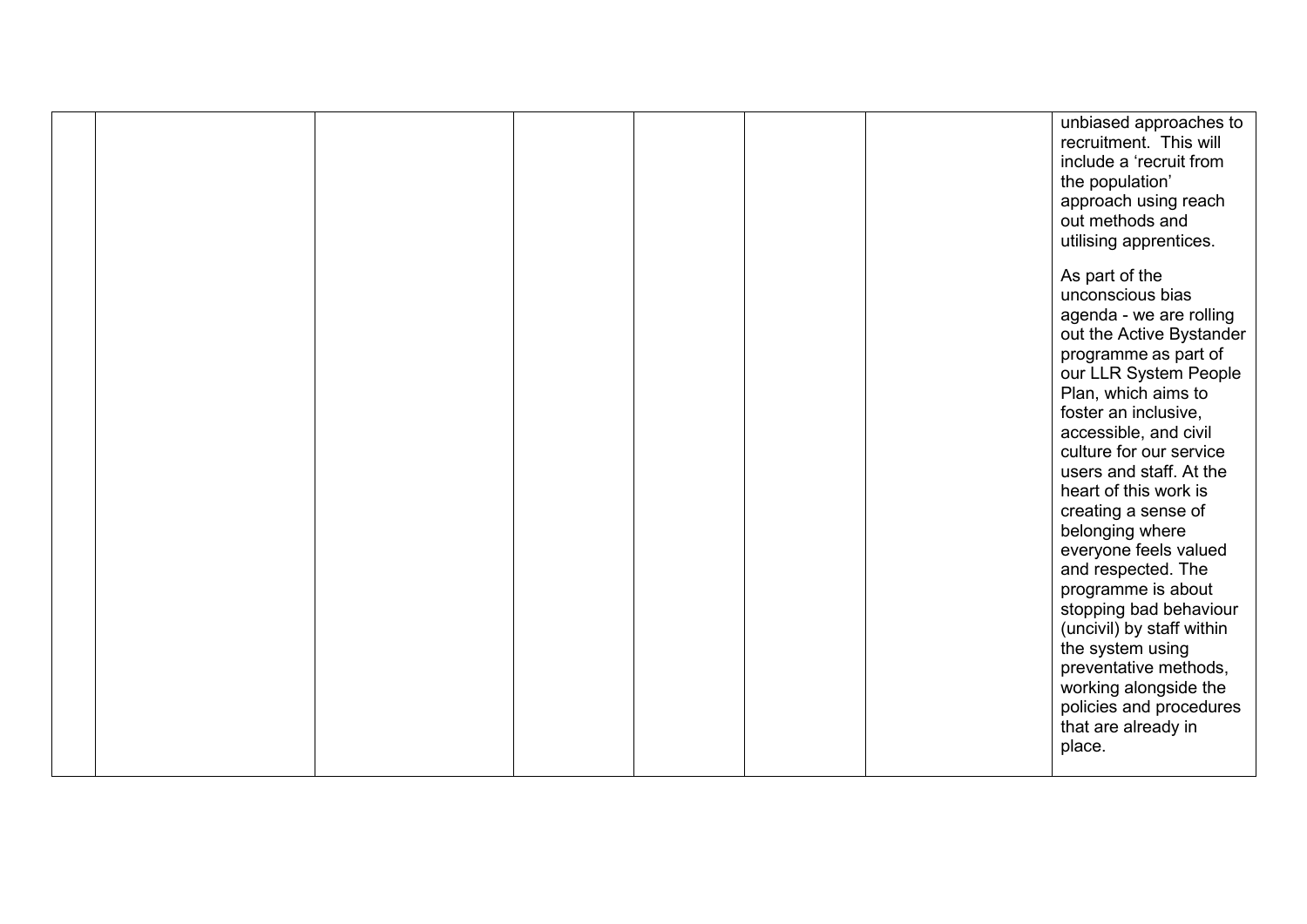|     |                                                                                                                                                                                                                                                            |                                                                                          |                                                      |                      |                              |                                                                                                                                                                                                                                                                                                     | The CCGs Recruitment<br>and Selection Policy has<br>been updated to include<br>representative interview<br>panels                                                   |
|-----|------------------------------------------------------------------------------------------------------------------------------------------------------------------------------------------------------------------------------------------------------------|------------------------------------------------------------------------------------------|------------------------------------------------------|----------------------|------------------------------|-----------------------------------------------------------------------------------------------------------------------------------------------------------------------------------------------------------------------------------------------------------------------------------------------------|---------------------------------------------------------------------------------------------------------------------------------------------------------------------|
| 13. | Consider joined up<br>approaches to recruitment<br>by linking in with system<br>partners to attract, recruit<br>and retain talented under-<br>represented groups<br>through hosting specific<br>open days, job fairs at<br>local events post COVID-<br>19. | To explore possibility<br>with system partners.                                          | HR Lead/<br>System<br>partners                       | TBA post<br>COVID-19 |                              | Increased applications<br>from under-<br>represented groups<br>which will result in<br>more representation<br>(or continued) of<br>underrepresented<br>groups working at the<br>CCG.                                                                                                                |                                                                                                                                                                     |
| 14. | Explore the possibility<br>of developing an online<br>recruitment and<br>selection training<br>programme for<br>recruiting managers.                                                                                                                       | To explore and<br>implement an online<br>recruitment tool.                               | <b>HR Lead</b>                                       | September<br>2021    | High impact<br>action 6      | Increased awareness<br>of bias and how this<br>can lead to bias in<br>decision making<br>(recruitment and<br>selection). All<br>recruiting managers<br>are trained in<br>recruitment and<br>selection and have an<br>appreciation and<br>better understanding<br>of the negative impact<br>of bias. | The CCG use TRAC<br>and online recruitment<br>tool to manage<br>recruitment activity and<br>some on-line training is<br>available to support<br>recruiting managers |
| 15. | A full review of the<br>recruitment and promotion<br>approaches that will see a<br>step change to ensuring                                                                                                                                                 | System equality and<br>inclusion plan will<br>include collective<br>actions and approach | Executive<br>Director of<br>People and<br>Innovation | <b>From 2021</b>     | High Impact<br>Actions 2 & 5 | A step change year<br>on year to be<br>representative of the<br>population through                                                                                                                                                                                                                  | To be addressed both<br>locally and a system.<br><b>CCG</b> implemented<br>apprentice programme                                                                     |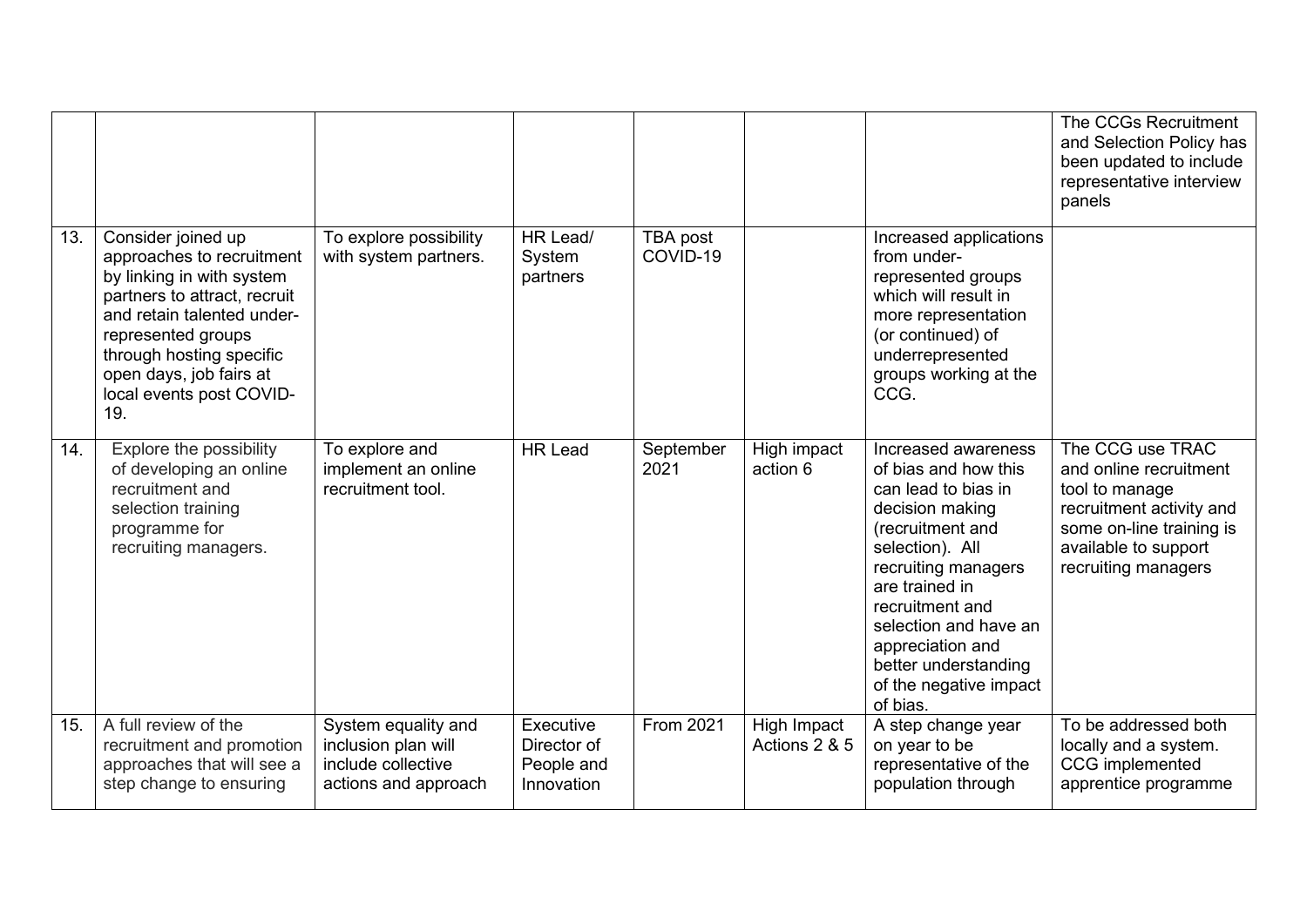|     | that staffing reflects<br>diversity of the community<br>across all bands and role<br>types. (Source: People<br>Plan)                                                     | to hold each other to<br>account for practices<br>and ways of robustly<br>ensuring a transparent<br>and fast pace to ensure<br>representation from the<br>population. |                                                  |                                             | clear, transparent and<br>unbiased approaches<br>to recruitment. This<br>will include a 'recruit<br>from the population'<br>approach using reach<br>out methods and<br>utilising apprentices.                            | commencing Summer<br>2021.                                                                                                                                        |
|-----|--------------------------------------------------------------------------------------------------------------------------------------------------------------------------|-----------------------------------------------------------------------------------------------------------------------------------------------------------------------|--------------------------------------------------|---------------------------------------------|--------------------------------------------------------------------------------------------------------------------------------------------------------------------------------------------------------------------------|-------------------------------------------------------------------------------------------------------------------------------------------------------------------|
|     |                                                                                                                                                                          |                                                                                                                                                                       | Data collection: LINKS to WRES indicator 4       |                                             |                                                                                                                                                                                                                          |                                                                                                                                                                   |
| 16. | Consider ways to collect<br>data across LLR on<br>number of staff accessing<br>non mandatory training<br>and development<br>desegregated by protected<br>characteristic. | A single access point<br>for training to monitor<br>access throughout the<br>year, trends and gaps<br>in BAME staff<br>accessing training.                            | <b>HR Lead</b>                                   | October<br>2021                             | Transparent reporting<br>on the numbers of<br>White and BAME staff<br>accessing non<br>mandatory training and<br>CPD events.                                                                                             | Option appraisal to<br>be developed to<br>identify most<br>appropriate way to<br>harvest ITNs from<br><b>PDR</b><br>documentation and<br>resource<br>implications |
| 17. | Ensure data sets are<br>complete and underpin an<br>understanding of<br>inequalities. This includes:<br>a) workforce<br>b) community<br>(Links with People Plan)         | Keep current system<br>under review.                                                                                                                                  | <b>MLCSU</b><br>Workforce<br>Information<br>team | a)<br>September<br>each year<br>b) Complete | Workforce data is<br>a)<br>understood in<br>terms of reflecting<br>the community<br>profile<br>The E&I MLCSU<br>b)<br>Team has<br>produced the<br>'Know Your Patch'<br>datasets to assist<br>commissioning,<br>EIAs etc. | a) Updated and<br>contained in the EDI<br><b>Annual Report</b><br>2020-21<br>b) As per 2020                                                                       |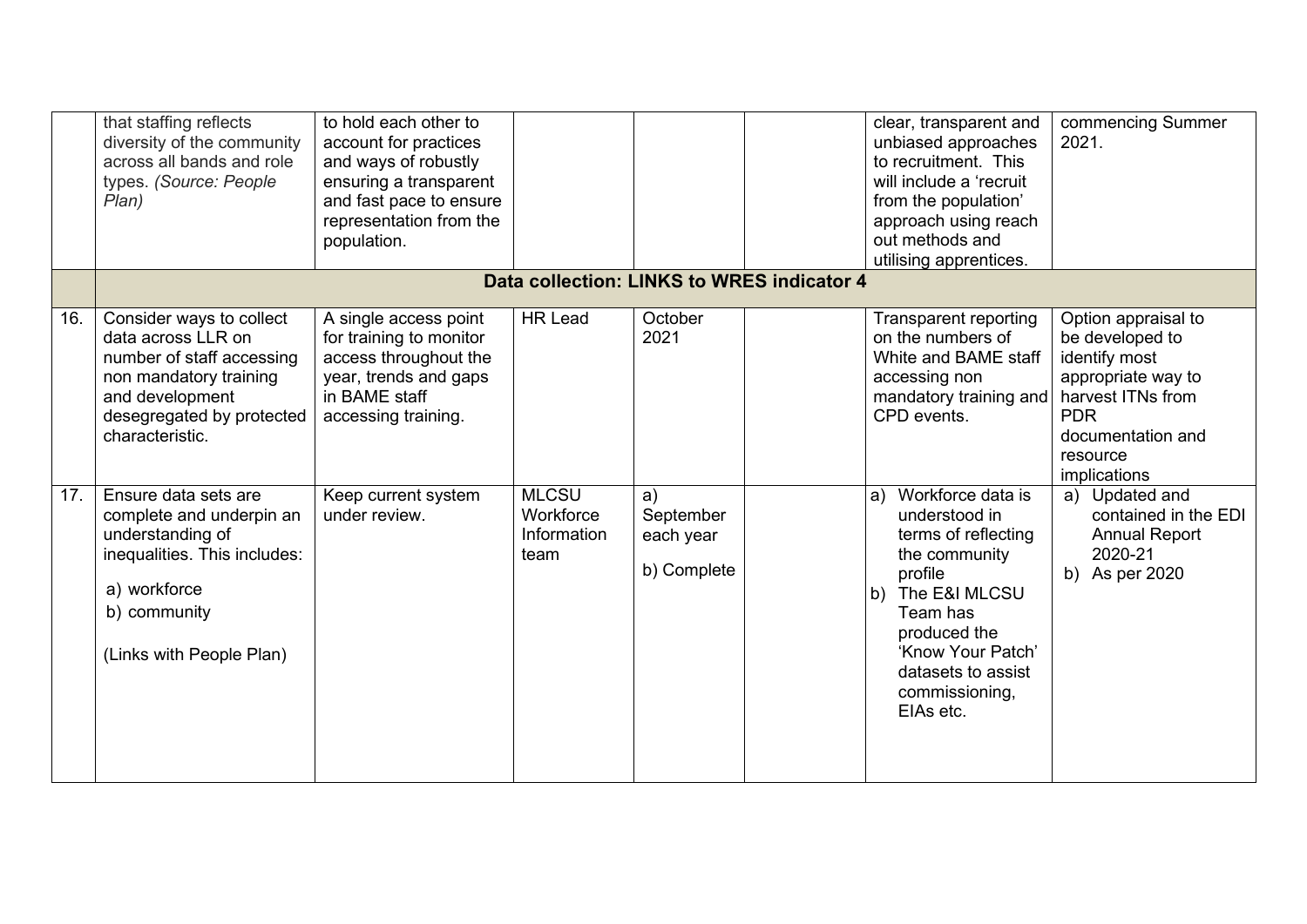| <b>Staff Survey: Links to WRES indicators 5-8</b> |                                       |                                |                |                                                                              |  |                                                                                                                                         |                                                                                                                                                                                                                                                                                                                            |
|---------------------------------------------------|---------------------------------------|--------------------------------|----------------|------------------------------------------------------------------------------|--|-----------------------------------------------------------------------------------------------------------------------------------------|----------------------------------------------------------------------------------------------------------------------------------------------------------------------------------------------------------------------------------------------------------------------------------------------------------------------------|
| 18.                                               | To undertake the NHS<br>Staff survey. | Implement the Staff<br>Survey. | <b>HR Lead</b> | <b>Results</b><br>available in<br>February<br>2021 &<br>ongoing<br>annually. |  | To gain an insight to<br>see if any issues<br>including harassment,<br>bullying, victimisation<br>or discrimination is<br>taking place. | Completed survey and<br>local action plans<br>agreed including<br>development of<br>directorate/CCG<br>organisational<br>behaviours to be<br>included in OD<br>development<br>programme Nov 21<br><b>Implement Pulse Survey</b><br>quarterly wef July 2021<br>Signed up to National<br><b>Staff Survey October</b><br>2021 |